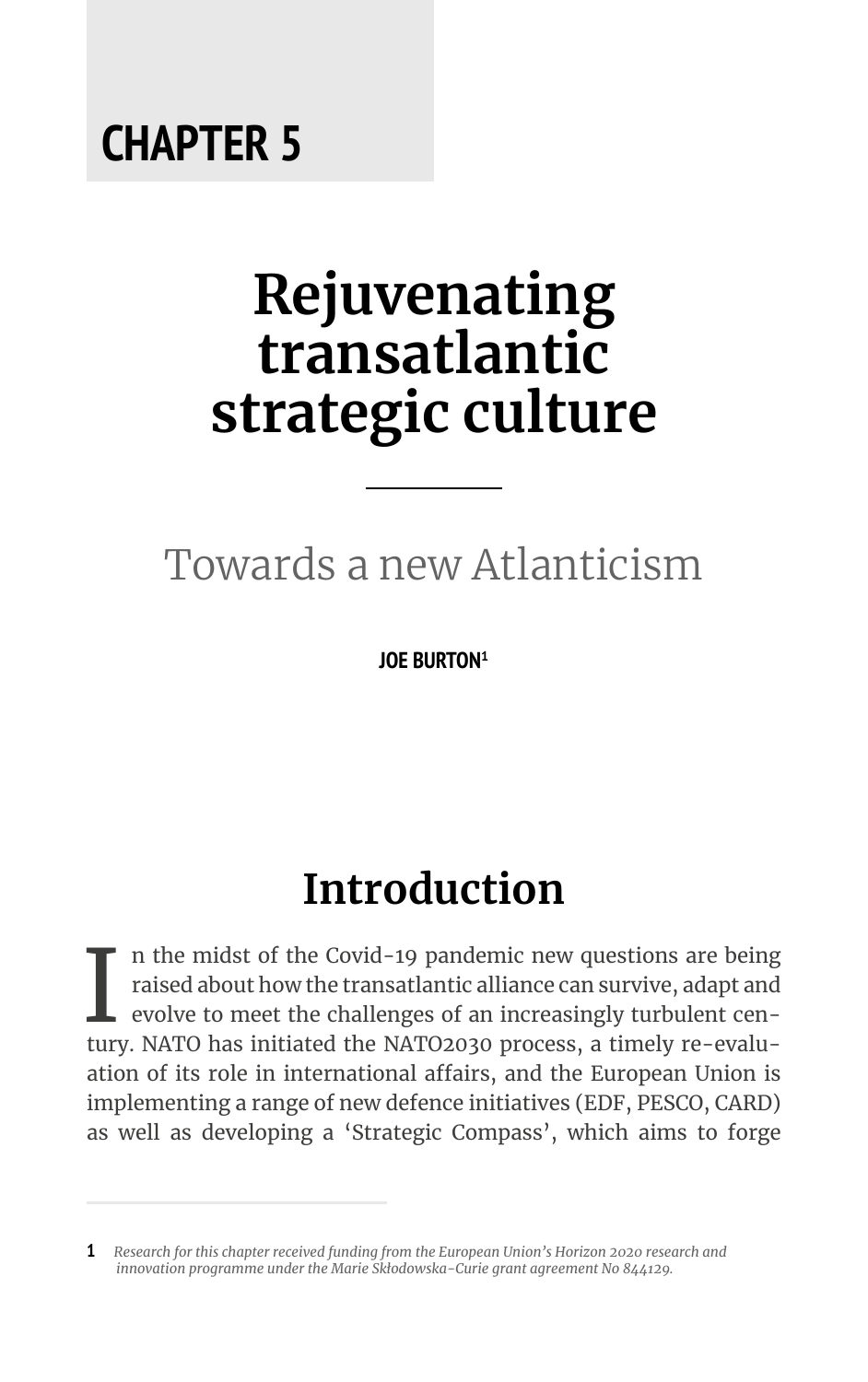a common threat perception across the EU membership. A renewed focus on strategic culture undergirds these new initiatives. In 2017, President Emmanuel Macron urged Europe to develop a common strategic culture underpinned by new capabilities.<sup>2</sup> More recently, HR/VP Josep Borrell has called for a "shared strategic culture and empathy to understand the different points of view" of EU member states,3 and European Commission President Ursula von der Leyen said, "I believe we also need a PESCO in foreign policy – and a common strategic culture. There is no military short-cut to a sustainable order of peace."4 In the 2020 Annual Report on CSDP, the European Parliament (EP) argued that, in order to achieve strategic autonomy, the EU needed to forge "a genuine strategic culture" by developing "adaptable, modular instruments which help bring strategic cultures closer together."<sup>5</sup>

Despite the declarative political will to build a more cohesive European strategic culture, there are some difficult questions to be answered. What is the current state of European strategic culture? What purposes will a new strategic culture serve? Will it translate into more effective political action in the field of security? And how will it be fostered and measured? The recent statements by EU leaders suggest different understandings of the concept. Throughout Europe's history, it has been a difficult task to develop a strategic culture from the top down in a complex and diverse continent.<sup>6</sup> If European strategic culture becomes more culturally distinct, and resultantly, different from the United States, this could adversely affect transatlantic relations. Despite a shared desire for enhanced European strategic autonomy, embedding cultural differences does not seem to

**6** Asle Toje, *America, the EU and Strategic Culture: Renegotiating the Transatlantic Bargain* (London: Routledge, 2008).

**<sup>2</sup>** M. Emmanuel Macron, President of France, Speech at the Sorbonne, September 29, 2017, http://international.blogs.ouest-france.fr/archive/2017/09/29/macron-sorbonne-verbatimeurope-18583.html.

**<sup>3</sup>** European Parliament, Hearing with High Representative/Vice President designate Josep Borrell, October 7, 2019, https://www.europarl.europa.eu/news/en/press-room/20190926IPR62260/ hearing-with-high-representative-vice-president-designate-josep-borrell.

**<sup>4</sup>** Sumi Somaskanda, "Sounding the Alarm Bells", *Berlin Policy Journal*, February 16, 2018, https:// berlinpolicyjournal.com/sounding-the-alarm-bells/

**<sup>5</sup>** European Parliament, Annual report on the implementation of the Common Security and Defence Policy, (Rapporteur: Arnaud Danjean), 2020.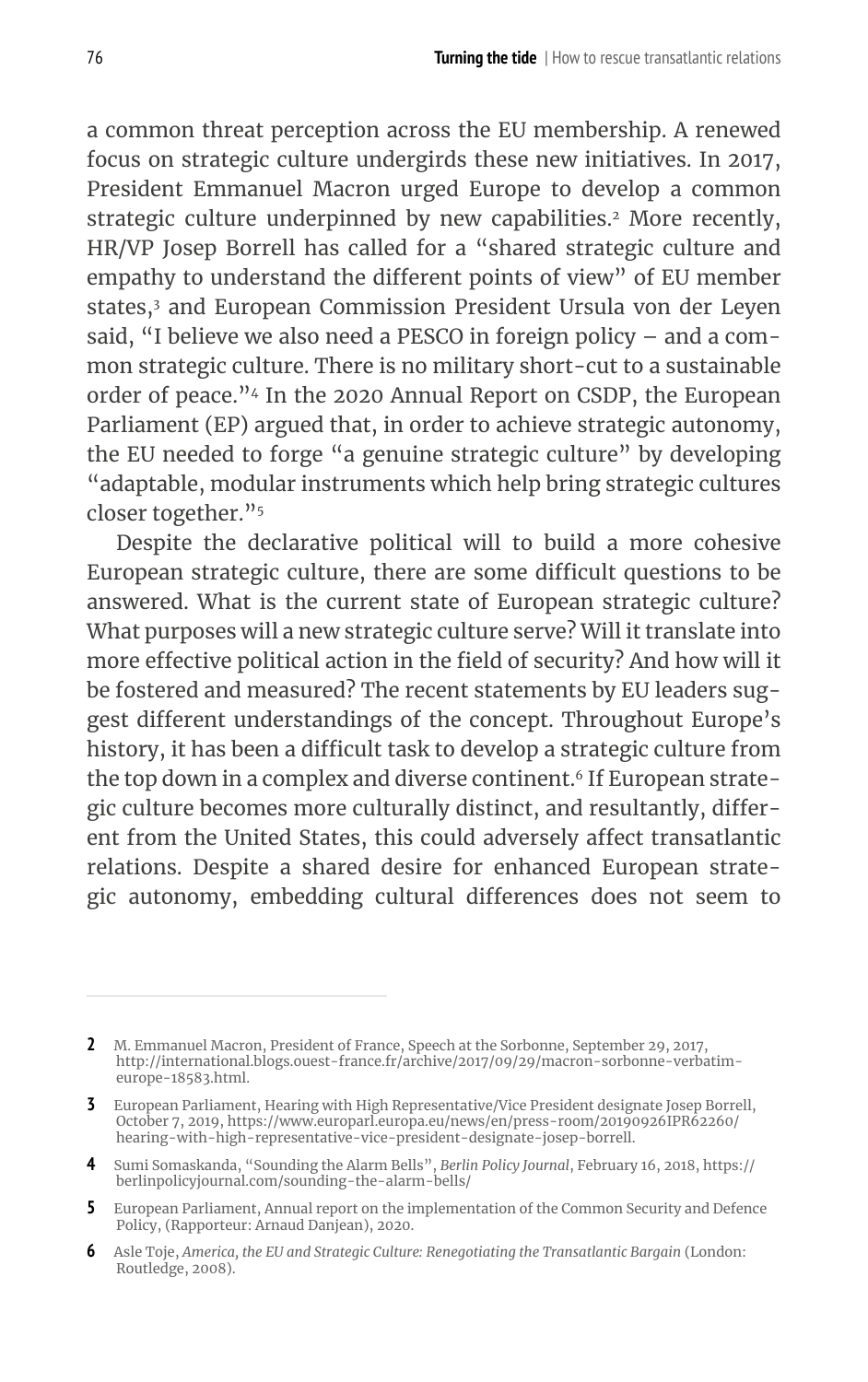be a constructive way to forge a closer alliance to meet the myriad challenges Europe and America will have to face together in the decades ahead.

In addressing these questions this chapter advances an argument for a transatlanticist strategic culture rather than a Eurocentric one. This would involve Europe working together with the US and Canada to embed common ideas, behaviours and practices within and between its defence and security establishments, and a conscious attempt to bridge ideational and behavioural divides that currently exist between the US and Europe. In outlining the benefits of such an approach, the chapter proceeds in three parts. The first part defines and introduces strategic culture as an analytical tool for understanding nation states, alliances and international organisations. The second part outlines some of the historical problems experienced in building a European strategic culture and makes the argument that a transatlantic strategic culture is both possible and preferable. The last section outlines how transatlantic strategic culture could be rejuvenated in a more concerted and collective way between the US and European allies, including through EU and NATO channels, military education, public diplomacy, and transatlantic strategic-cultural exchanges.

### **Why strategic culture matters**

Strategic culture can be defined as the "sum total of ideals, conditional emotional responses, and patterns of habitual behaviour that members of the national strategic community have acquired through instruction or imitation and share with each other with regard to strategy."7 Strategic culture scholarship emerged in the late 1970s as a response to the tendency to view Cold War foreign policy as a product of systemic structural characteristics (including the balance of power and material capabilities) and rational decision-making. These approaches failed to explain anomalies in how the great powers acted, including instances in which they seemed to act irrationally, and/or

**<sup>7</sup>** Jack L. Snyder, *The Soviet Strategic Culture: Implications for Nuclear Options, R-2154-AF* (Santa Monica, CA.: Rand Corporation, 1977), p. 9.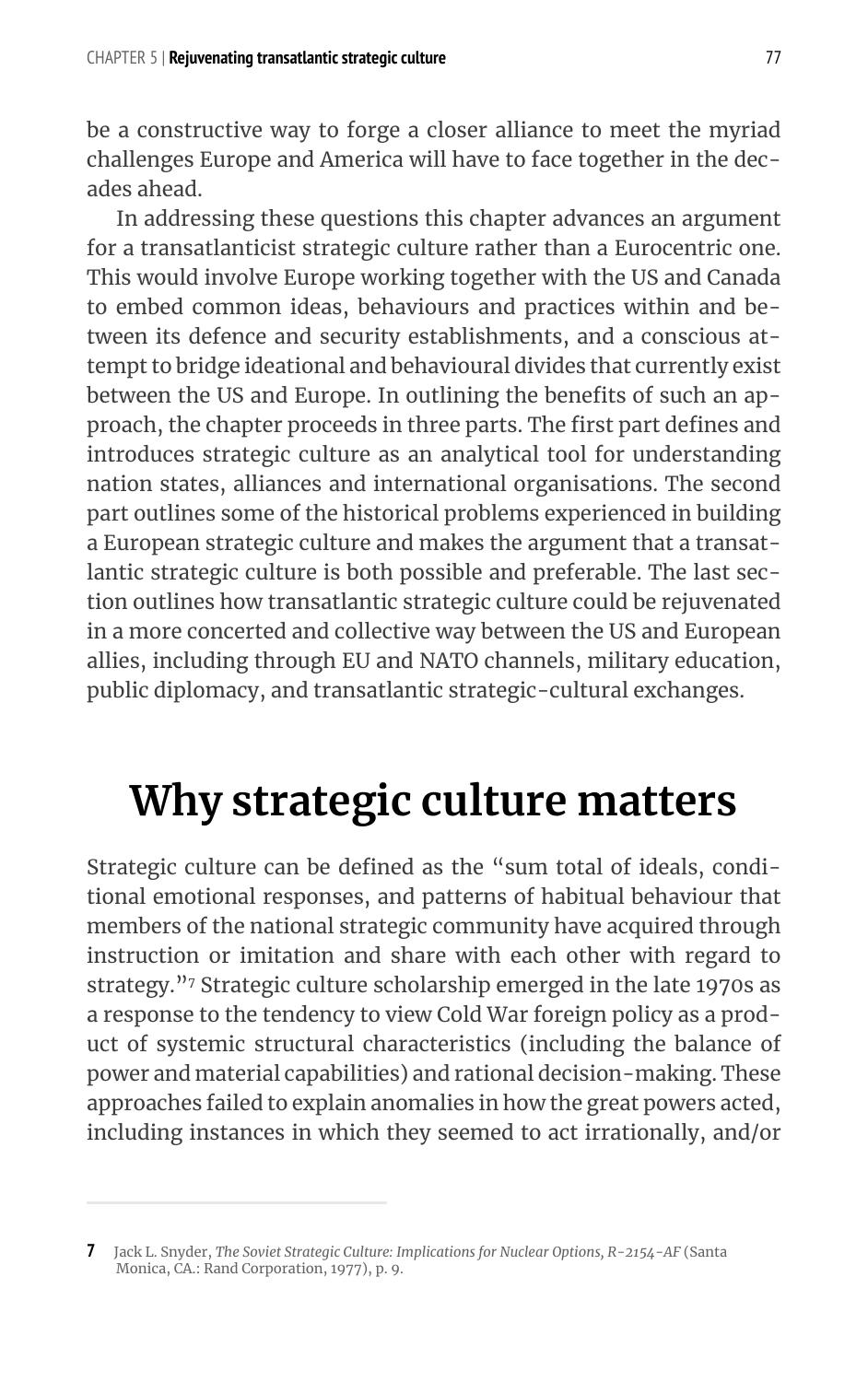contrary to their national interests. In Vietnam, for example, a conflict that Europeans resisted becoming involved in, the long-held belief that America could win any war inhibited the US government from seeing the reality of their situation: that they were losing. In Cuba, in 1962, Khrushchev failed to recognise an idea and principle embedded in US political culture for centuries: the Monroe Doctrine; a deeply held aversion to any foreign involvement in the western hemisphere. Understanding strategic culture was therefore integral to avoiding crises, entangling conflicts and even nuclear war.

#### S trategic culture<br>Salso helps explain differences in threat perception among the allies.

Fast forward to the post-Cold War era, and strategic culture can help to explain a number of issues that are pertinent to European and transatlantic security. The disagreement between the US and European states over the Iraq War (2003), for example, pointed to their broader behaviour-

al and ideational differences.<sup>8</sup> These included a long-held American focus on war, power politics, punitive sanctions, and interventions (especially pertinent in the context of the George W. Bush presidency), and a preference in some European states (France and Germany in particular) for patient diplomacy, rules and regulations, as well as crisis management based on persuasion and incentives rather than the use of force.<sup>9</sup> Strategic culture also helps explain differences in threat perception among the allies. Nations view threats through cultural and historical lenses, coloured by previous social interactions with both friends and adversaries, and according to preconceived ideas. As recent research has highlighted, there are big differences in threat perception within Europe, $10$  and indeed in the transatlantic area. According to the strategic culture approach, these differences result as much from ideas as from variations in geography and material capabilities.

**<sup>8</sup>** Robert Kagan, *Of Paradise and Power: America and Europe in the New World Order* (New York: Alfred J. Knopf, 2003).

**<sup>9</sup>** Bernard E. Brown, "Are Americans from Mars, Europeans from Venus?", *American Foreign Policy Interests*, no. 24, 2002, pp. 481-89, p. 481.

**<sup>10</sup>** Daniel Fiott, "Uncharted territory? Towards a common threat analysis and a Strategic Compass for EU security and defence", *EUISS Brief* no. 16, July 2020, https://www.iss.europa.eu/content/ uncharted-territory-towards-common-threat-analysis-and-strategic-compass-eu-securityand.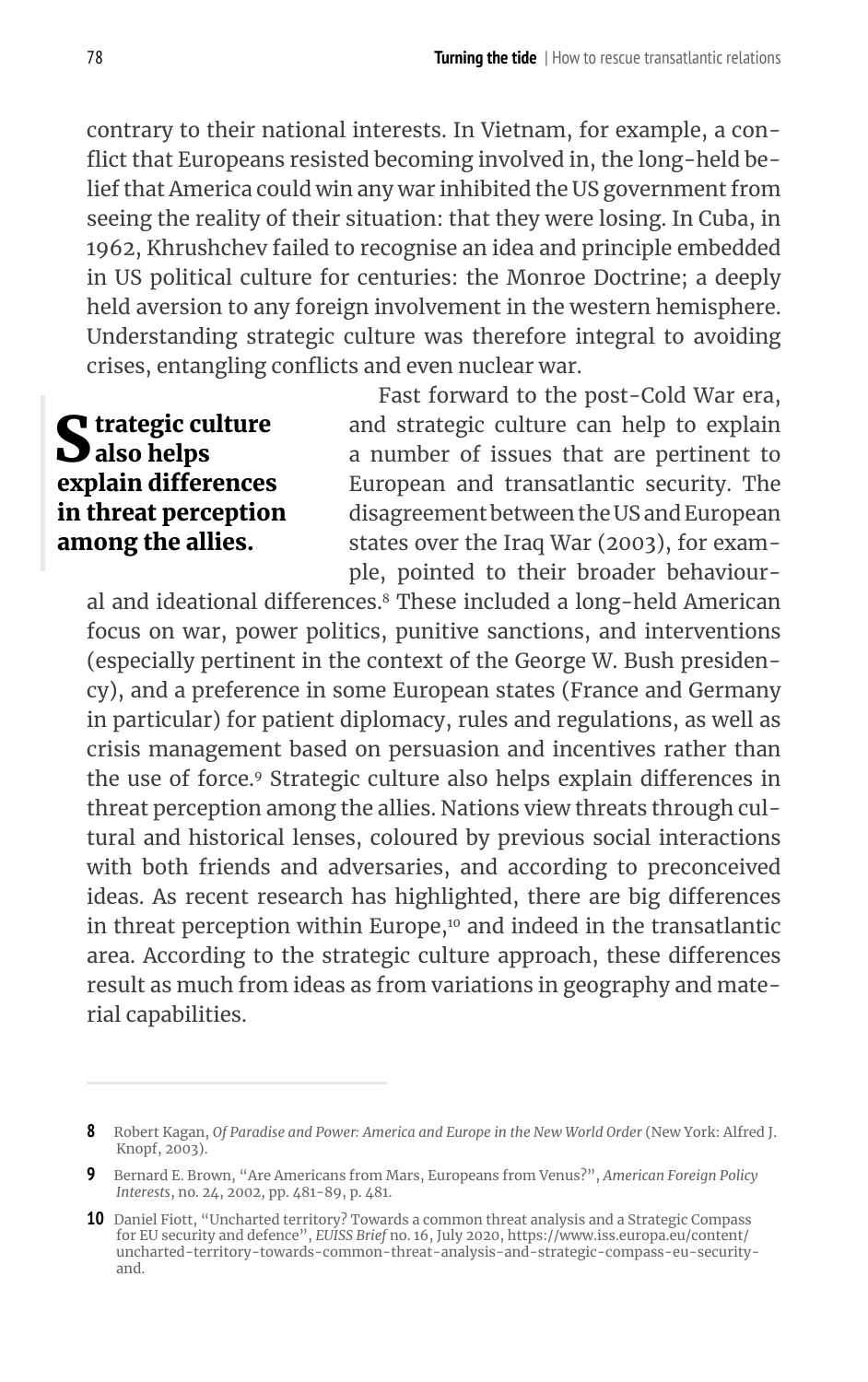The latest US cybersecurity strategy, for example, is based on the idea of "defending forward" through "persistent engagement" with US adversaries.11 The US is committed to using offensive operations to disrupt adversaries beyond US borders, projecting power through cyberspace, and establishing a forward operating presence in adversary networks to deter cyber-attacks so that the US does not have to fight a cyber war 'at home'. If this sounds familiar, these types of ideas have been a constant feature of US defence policy throughout much of its history. In this sense, US cybersecurity strategy is not only a reaction to the cybersecurity threats at hand, but the confluence of a powerful stream of historical behaviours. The same could be said of the EU's approach to cyber. The EU's cybersecurity strategy is more defensive, more regulatory and legalistic, more oriented towards economic markets, based on resilience rather than deterrence and disruption, and much more normative, including encouraging responsible state behaviour. While some states in Europe are developing offensive capabilities, the overarching EU approach to cyber security is informed by and a product of history, political cultures and ideas and behaviours embedded in its institutions.

These examples show that strategic culture is more than just the way threats are perceived and includes the way actors behave. The antimilitarism that continues to exert a strong influence in German foreign policy, for example, is a result of a political culture accumulated over seven decades after World War II. This helps to explain the constancy of Germany's international behaviour in the post-Cold War era and how long-established patterns are not easy to change or disrupt. However, strategic culture can also form an exogenous context in which actors' interests are shaped. This approach suggests that international organisations such as the EU and NATO *can* and *do* create a political/cultural context that shapes their members' behaviours, beliefs (and even their interests). This aspect of how strategic cultures evolve is important because forging or instrumentalising strategic culture is exactly what European leaders are now proposing to do.

**<sup>11</sup>** Jeff Kosseff, "The Contours of 'Defend Forward' Under International Law," in Thomas Minárik, Slim Alatalu, Stefano Biondi et al (eds.) *2019 11th International Conference on Cyber Conflict: Silent Battle* (Tallin: NATO CCD COE Publications, 2019).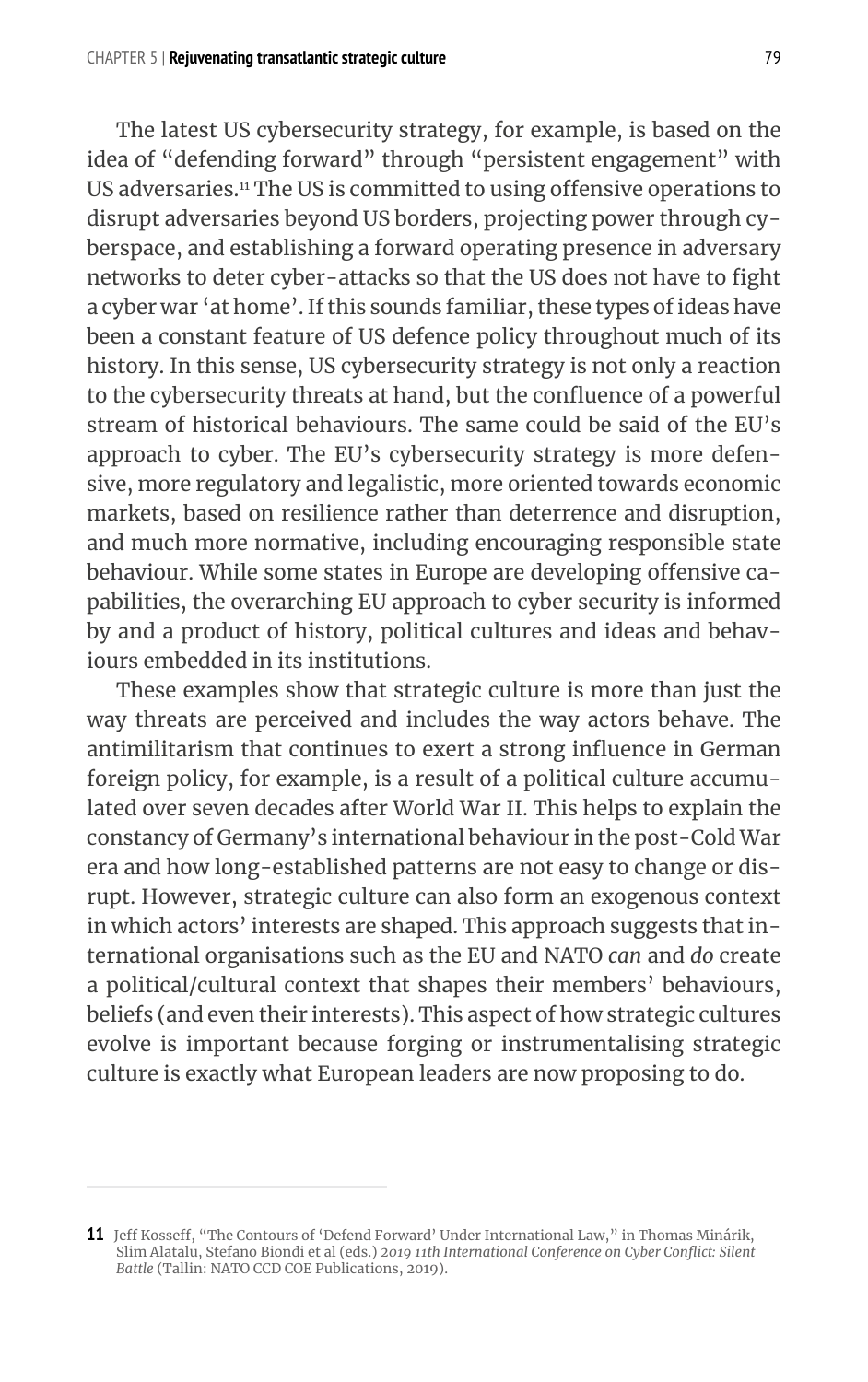# **The US and Europe – A world apart?**

In recent references to European strategic culture, there has been a lack of attention to the seemingly obvious question: do we not have a strategic culture already? In fact, references to European strategic culture stretch back through much of Europe's post-Cold War history. In 2003, Javier Solana talked about the EU needing a European strategic culture that "fosters early, rapid, and when necessary, robust intervention".12 This begs other questions: what has happened since then? If the new European leadership are arguing for a new strategic culture now, how will it be different from what Solana was proposing? What has happened to European strategic culture in the intervening years that makes such a change necessary?

**T** hese processes<br>**L** are viewed by some on the continent as the antithesis of what the EU was set up to do – to preserve peace – and by others as unnecessarily duplicative of NATO.

Perhaps the first reason for a lack of progress has been a broad resistance to militarising and securitising the EU's role in the world. In other words, the EU has a culture, but it is not particularly strategic. As the EU seeks greater strategic autonomy, the ability to act militarily independent of the US and pursues a more robust role in security alongside NATO, this will necessarily involve new military capabilities (PESCO/EDF), increased defence-in-

dustrial investment, dedicated defence budgets (notably through EDF), and even its own military command. These processes are viewed by some on the continent as the antithesis of what the EU was set up to do – to preserve peace – and by others as unnecessarily duplicative of NATO. These historical dynamics help explain why there has been resistance to reforming CSDP to give it a more robust role in security

**<sup>12</sup>** Paul Cornish and Geoffrey Edwards, "The Strategic Culture of the European Union: A Progress Report, *International Affairs*, vol. 81, no. 4, Royal Institute of International Affairs, July 2005.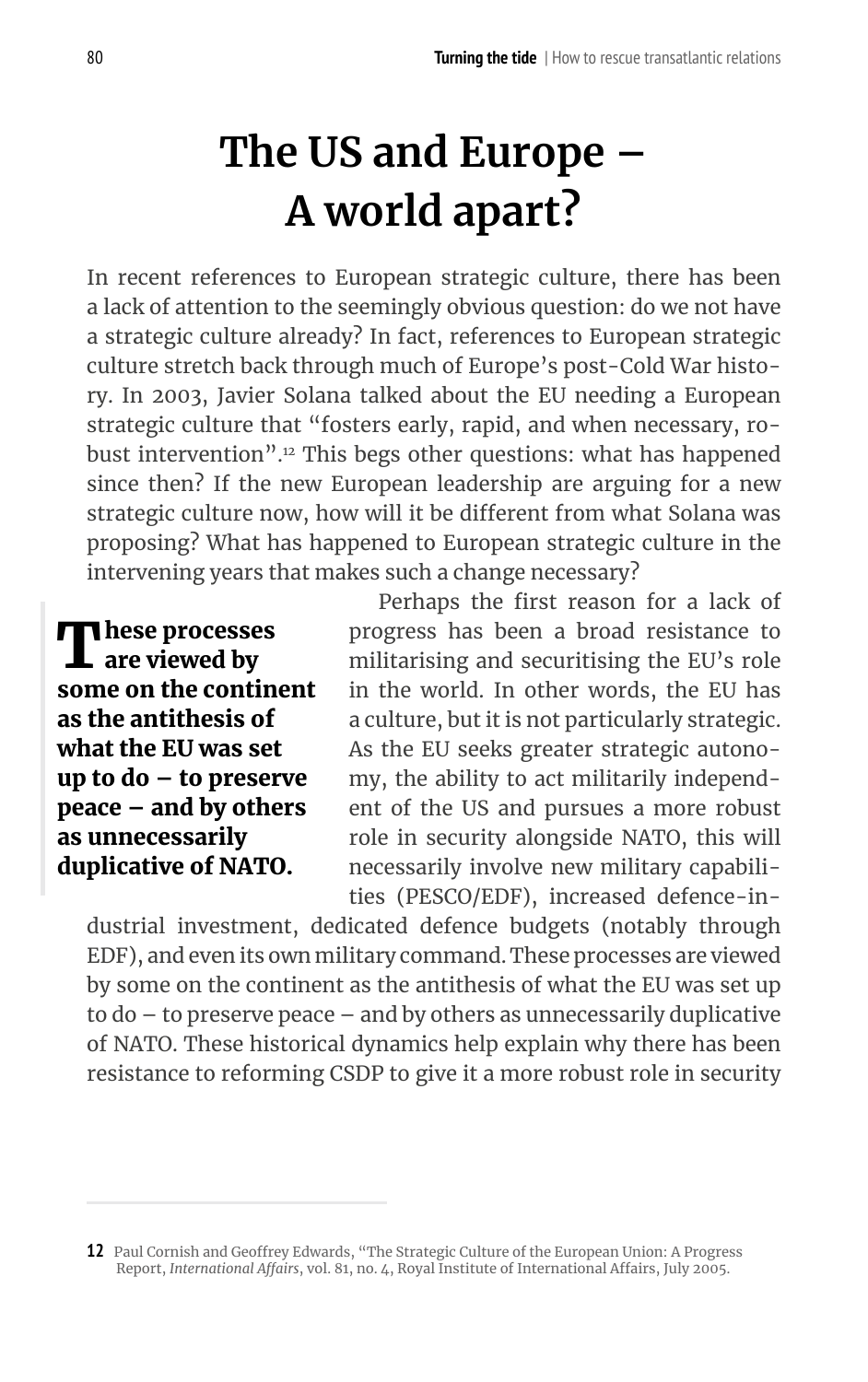and why the EU Battlegroups have never been deployed.13 As analysts have pointed out as far back as 2005, a European strategic culture without the requisite military capabilities to draw on, will ring hollow.<sup>14</sup>

Another aspect to clarify about European strategic culture is that it has sometimes been used to serve national interests rather than collective ones. Such an approach can of course erode solidarity. NATO historically has embodied multiple strategic cultures, but through consensus-based decision-making and inclusivity of smaller

 ${\bf A}$ European<br>strategic culture without the requisite military capabilities to draw on, will ring hollow.

powers,<sup>15</sup> these cultural divides have been reconciled. In this context, there are already some recent attempts to establish a European strategic culture, but it is questionable whether they are a good fit for a more transatlantic or indeed Europe-wide agenda for security and defence. Perhaps the most prominent example is the European Intervention Initiative (EI2),<sup>16</sup> a grouping of 14 states<sup>17</sup> which aims to build a strategic culture on which military operations could be based.<sup>18</sup> While a strategic culture based on conducting more autonomous military operations is consistent with the EU's level of ambition in the EU Global Strategy, limiting European strategic culture to a purely operational approach would seem to be an overly narrow application of the concept. The initiative appears to be based around the idea of prioritising effectiveness over inclusiveness and remains outside both NATO and EU structures and by invitation only. If the initiative is a vehicle that mainly serves French priorities in the Sahel and the

**15** *The Harmel Review* (1966) was perhaps the most famous example.

**17** Belgium, Denmark, Estonia, Finland, France, Germany, Netherlands, Norway, Portugal, Spain, the United Kingdom, Sweden, Italy, Romania.

**<sup>13</sup>** Michael Vincent, "EU Battlegroups: The European 'army' that politicians can't agree how to use", *ABC News*, November 16, 2018, https://www.abc.net.au/news/2018-11-17/the-european-armythat-has-never-been-in-a-fight/10506466.

**<sup>14</sup>** Op. Cit., "The Strategic Culture of the European Union: A Progress Report", p. 802.

**<sup>16</sup>** Christian Molling and Claudia Major, "Why Joining France's European Intervention Initiative is the Right Decision for Germany," Egmont Institute, June 15, 2018, http://www.egmontinstitute. be/why-joining-frances-european-intervention-initiative-is-the-right-decision-forgermany/#:~:text=Claudia%20Major%20is%20senior%20associate,franco%20german%20 relations%20and%20Nato.

**<sup>18</sup>** It is useful to distinguish between strategic culture and military culture here. The latter refers to the values, ideas and behaviours developed in militaries themselves. Strategic culture is a bigger concept, involving nations, international organisations, and wider policymaking processes.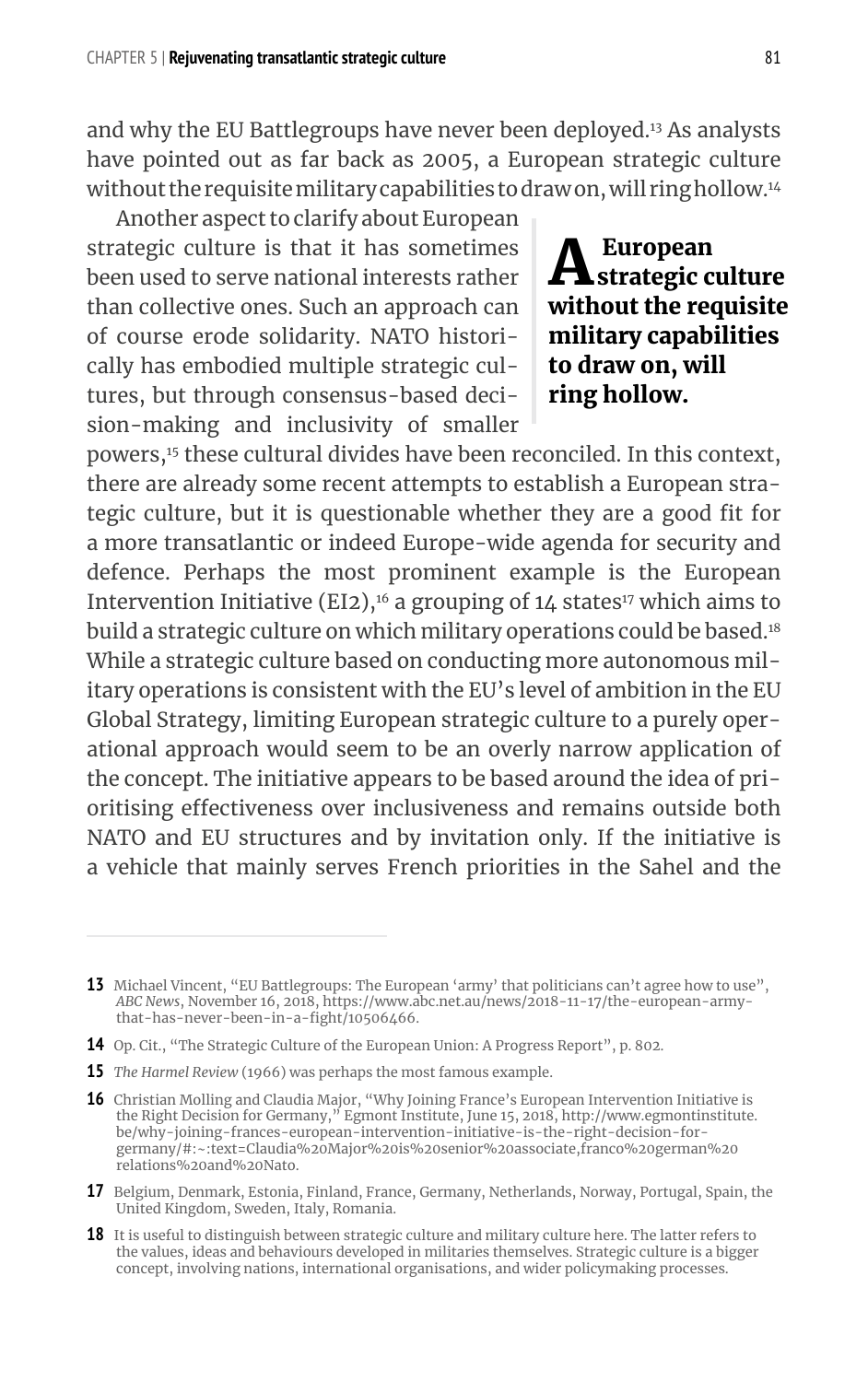Mediterranean, then it is unlikely to overcome ideational and behavioural divides within Europe which are among the reasons why European strategic culture remains underdeveloped. These include differences over European integration itself, the extent of EU defence cooperation in light of NATO's role and prominence, the nature and scope of strategic/humanitarian interventions, the threat from and response to terrorism, and different ideas around sovereignty, borders, migration, and democracy promotion.<sup>19</sup>

**The Strategic** Compass initiative could lead to duplications and turf wars instead of aligning perceptions on security issues.

The EU's recent Strategic Compass initiative may help bridge the gaps in threat perception that exist on the continent, but, as analysts have pointed out, its meaning remains unclear and it is driven by Brussels rather than the member states.<sup>20</sup> The relationship this process would have with existing EU security policies is also undetermined, and identifying and analysing

threats is not the same as developing common positions and policies to address them. As others have argued, the Strategic Compass initiative could lead to duplications and turf wars instead of aligning perceptions on security issues.<sup>21</sup>

#### A bridge to the US?

Given the inherent and historical problems in developing a European strategic culture, could a more transatlantic-focused approach be possible, even in the context of seemingly unprecedented tensions between the US and Europe? An important point in favour of such an argument is that the strategic cultures of the EU and US have already coexisted and overlapped for decades and have led to sustained security cooperation. These underlying foundations have not disappeared

**<sup>19</sup>** For a comprehensive view see: Heiko Biehl, Bastian Giegerich and Alexandra Jonas (eds.) *Strategic Cultures in Europe Security and Defence Policies Across the Continent* (Springer, 2013).

**<sup>20</sup>** Sven Biscop, "From Global Strategy to Strategic Compass: Where Is the EU Heading?", *Egmont Security Brief*, no. 121, December 2019, https://www.jstor.org/stable/pdf/resrep21401.pdf.

**<sup>21</sup>** Nicole Koenig, "The EU's strategic compass for security and defence: Just another paper?", *Policy Paper*, Hertie School, Jacques Delors Centre, July 2020.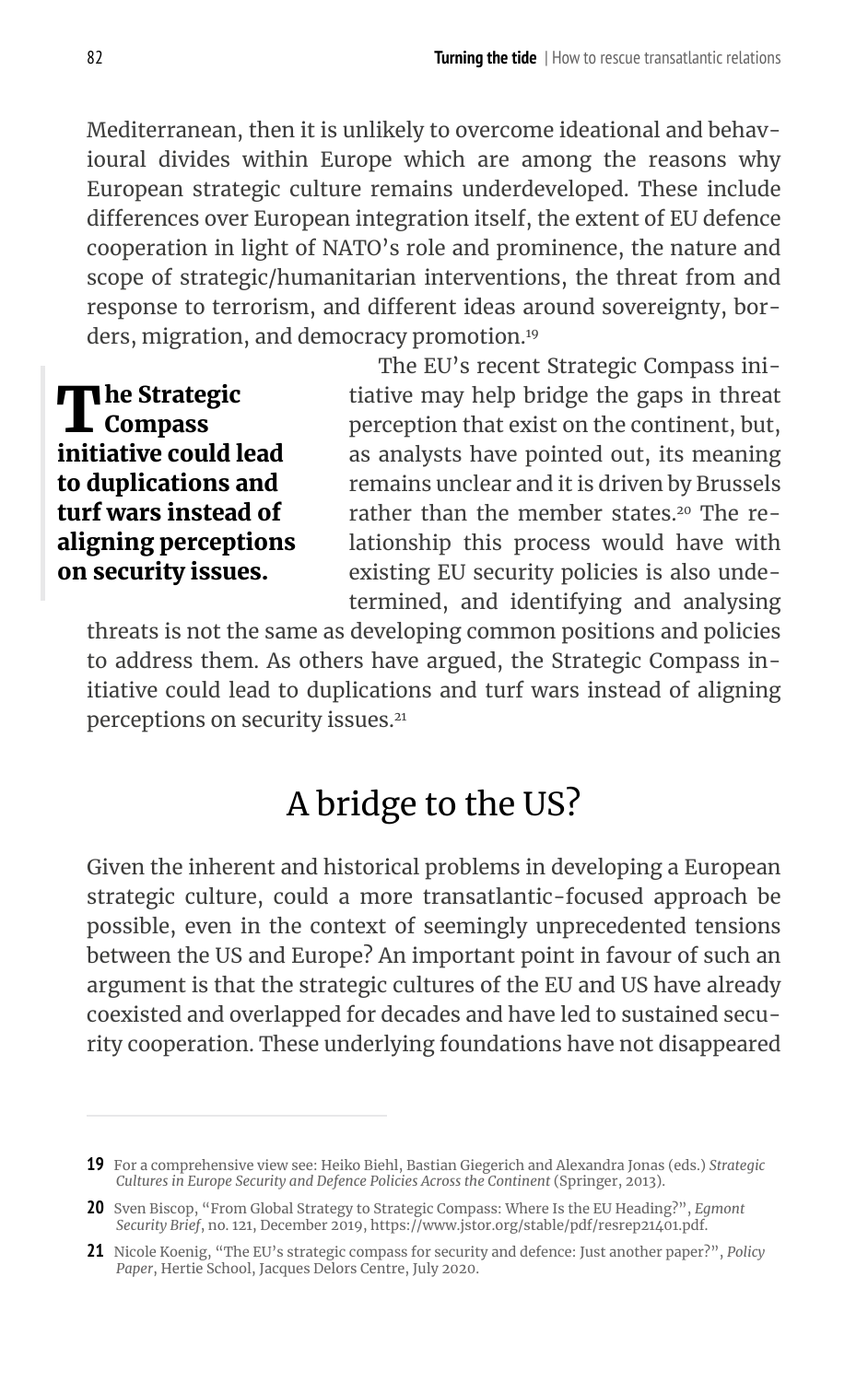as a result of Trump's efforts to disrupt them. In fact, the idea of Atlanticism has helped hold the alliance together during the Trump administration. The bipartisan resolution introduced in the US House of Representatives prohibiting appropriation or use of funds to withdraw from NATO, and a resolution prohibiting withdrawal without the approval of two-thirds of the Senate, were prominent examples.<sup>22</sup> 87% of Republican and 94% of Democrat foreign policy leaders and experts supported either the increase or the maintenance of the US commitment to NATO.<sup>23</sup>

It is also crucial to note that strategic cultures are not monolithic national constructs that are inflexible and unable to adapt and change. One of the more important developments in strategic culture theory has been the development of a literature on strategic subcultures.<sup>24</sup> This work recognises there are different cultural streams within a country, not one monolithic set of behaviour and ideas. While there may be a great deal of concern and consternation in Europe due to the Trump presidency, a culturally informed reading of Trump's foreign policy suggests that it is not unprecedented, but symptomatic and reflective of deeper trends in American political culture, including wanting to be free of 'entangling alliances', US exceptionalism, and long-established Jacksonian<sup>25</sup> impulses in US foreign policy, including populism, white nationalism and the assertive defence of US interests.26 Trump is representative of one subculture in US politics that does not always (or indeed often) dominate the political landscape. If former Vice President Biden secures the presidency in November 2020, there could be a swift change in US foreign and security policy. Biden has committed to healing the divide in the transatlantic alliance, implementing a new partnership for democracy, forging ahead with multilateral solutions to security issues, and being consciously and

**<sup>22</sup>** Jordan Tama, Joshua Busby et al., "Congress has NATO's back, despite Trump's unilateralism", *Washington Post*, April 3, 2019, https://www.washingtonpost.com/politics/2019/04/03/congresshas-natos-back-despite-trumps-unilateralism/

**<sup>23</sup>** Ibid.

**<sup>24</sup>** Alan Bloomfield, "Time to Move On: Reconceptualizing the Strategic Culture Debate", *Contemporary Security Policy,* vol. 33, no. 3, 2012, pp. 437-61.

<sup>25</sup> Related to the policies of Andrew Jackson, 7<sup>th</sup> president of the United States.

**<sup>26</sup>** Anna Dimitrova, "Trump's 'America First' Foreign Policy: The Resurgence of the Jacksonian Tradition?", *L'Europe en Formation*, no. 382, 2017, pp. 33-46.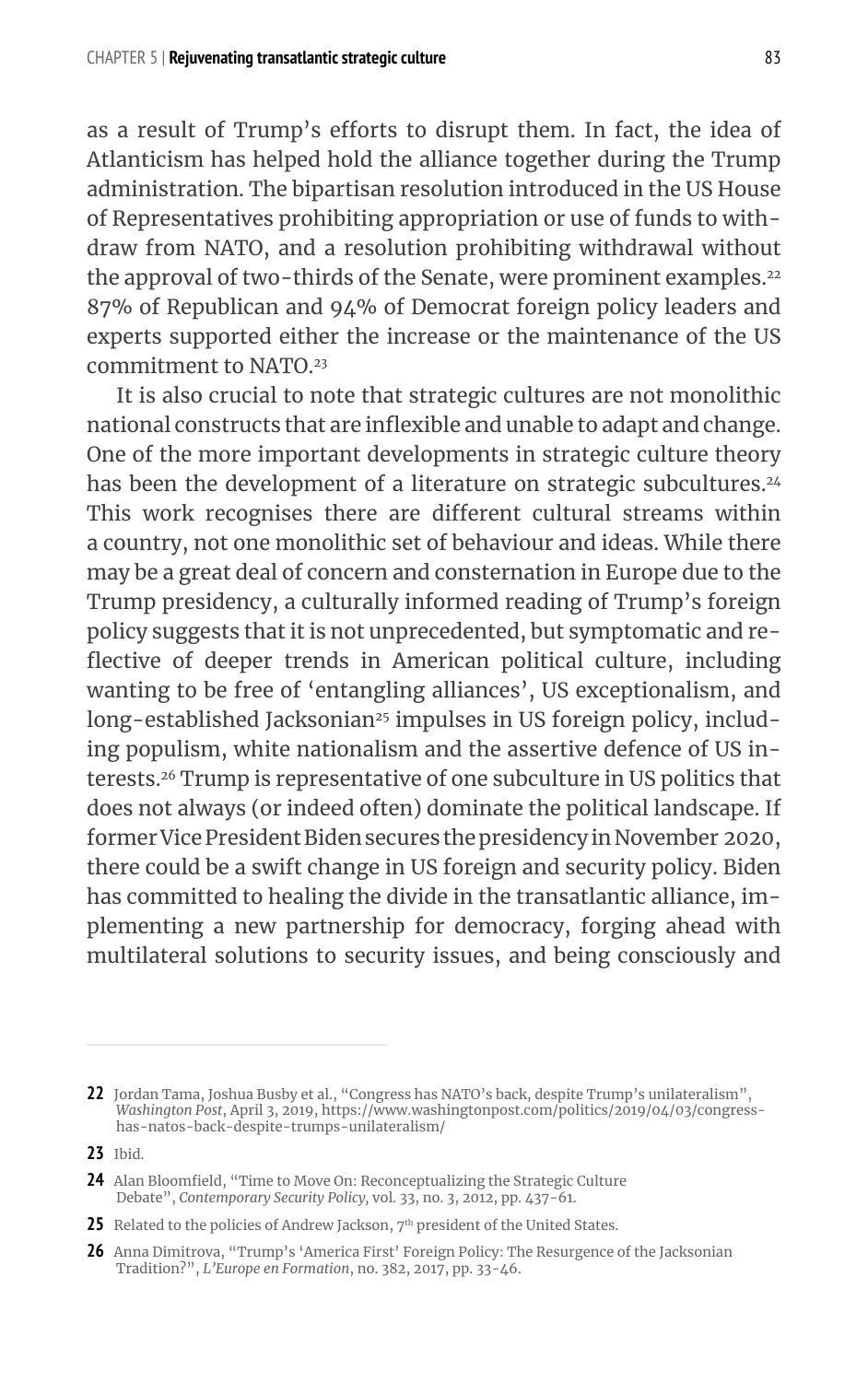purposively internationalist as opposed to isolationist and protectionist.27 These ideas are not just the policies of a Democrat presidential candidate, but the reflection of a more Atlanticist subculture that includes many Republicans, and which also exists as a subculture in many European countries, and indeed in Canada.<sup>28</sup>

#### **C** rucially, countries Atlanticism contribute more to NATO burden sharing.

It may feel like Europe and the United States are far apart at the moment, but, if strategic culture is about how decision-makers or elites view and perceive strategic affairs (ideas), there is actually a great deal of convergence across the Atlantic. There is already an Atlanticist

culture at play in Europe based on "a shared normative understanding of a Western-led international order; a belief in the importance of the US in European security; and a preference for NATO as a platform for coordinating force planning and operational deployment."<sup>29</sup> Crucially, countries that exhibit Atlanticism contribute more to NATO burden sharing.<sup>30</sup> Perhaps more importantly, US leadership has been essential to European peace and security for over a century. In Bosnia, Kosovo, in fighting the war on terror in Afghanistan, and more recently, in opposing Chinese expansion and Russian aggression, the US has been a galvanising influence as often as a divisive one. With the exception of President Trump, US presidents have invariably been committed to European integration and cooperation, and people-to-people links between communities on the two continents are as important and strong as any other factor of transatlantic politics.<sup>31</sup> This history suggests that the US, under a different administration,

**<sup>27</sup>** Joseph R. Biden, jnr, "Why America Must Lead Again: Rescuing US Foreign Policy After Trump," *Foreign Affairs,* March/April 2020, https://www.foreignaffairs.com/articles/unitedstates/2020-01-23/why-america-must-lead-again.

**<sup>28</sup>** Ronald D. Asmus and Alexandr Vondra, "The Origins of Atlanticism in Central and Eastern Europe", *Review of International Affairs*, vol. 18, no. 2, 2005.

**<sup>29</sup>** Jordan Becker and Edmund J. Malesky, "The Continent or the 'Grand Large?' Strategic Culture and Operational Burden Sharing in NATO," *International Studies Quarterly*, vol. 61, no. 1 (2017): pp. 163- 80.

**<sup>30</sup>** Bryan Frizzelle, "What makes a reliable ally? a fresh perspective on NATO, strategic culture and collective defense," *War on Rocks*, January 19, 2018, https://warontherocks.com/2018/01/makesreliable-ally-fresh-perspective-nato-strategic-culture-collective-defense/

**<sup>31</sup>** Rachel Rizzo, "The Transatlantic Relationship: A Call to the Next Generation," Heinrich Boll Foundation, July 30, 2020, https://eu.boell.org/en/2020/07/30/transatlantic-relationship-callnext-generation.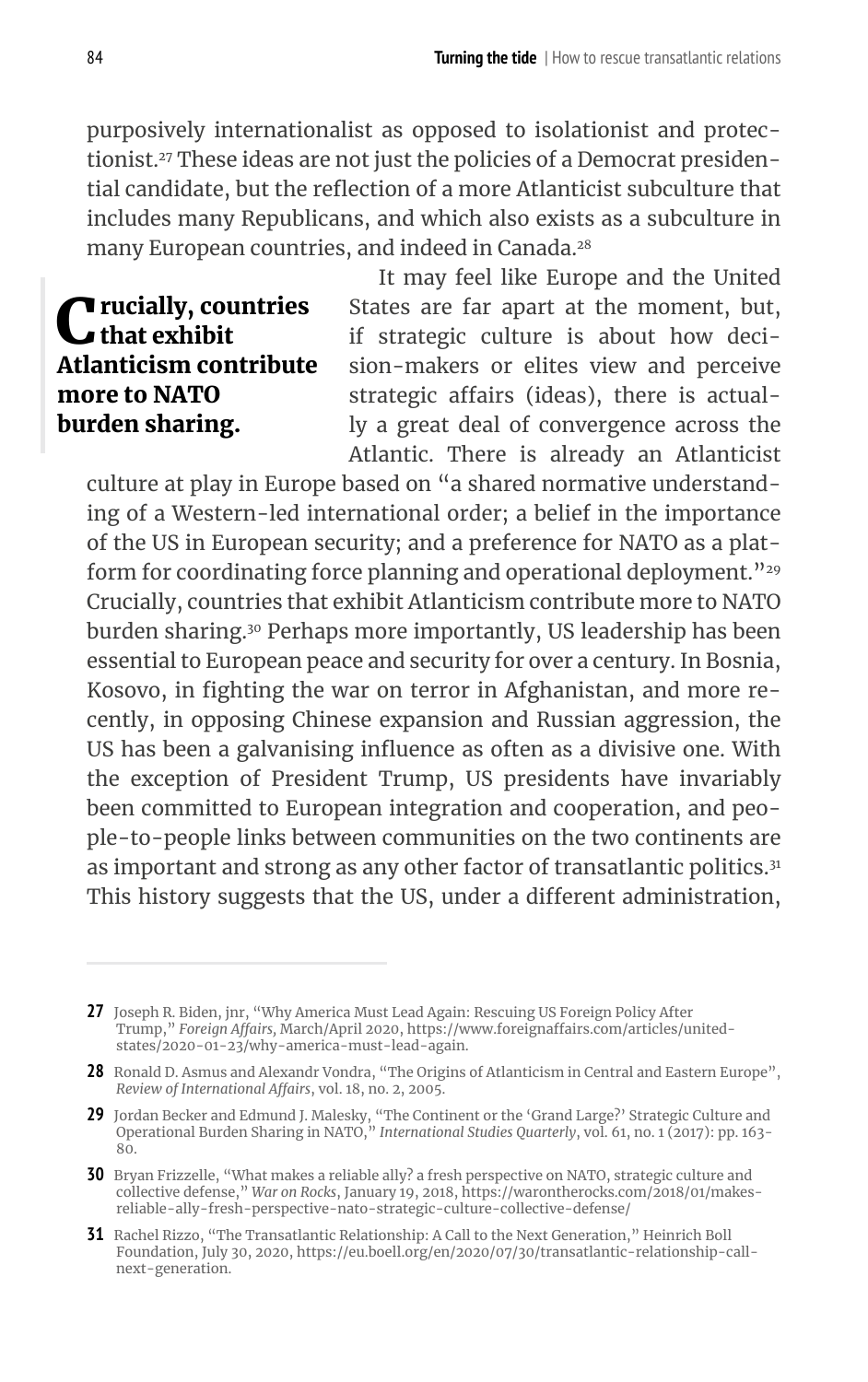could again play a decisive leadership role in building a stronger transatlantic strategic culture and overcoming some of the fragmentation and barriers inherent in Europe-centric approaches.

# **Transatlantic strategic culture: pitfalls and opportunities**

How, then, do we rejuvenate and instrumentalise a common transatlantic strategic culture to better serve transatlantic defence and security? And what frameworks, mechanisms, and cultural milieu are best suited for the task?

The first pathway forward is to have serious and sustained discussions about the threats the alliance faces, with a view to building common threat perceptions. Issues to focus on must include China, Russia, terrorism, cyber threats, emerging technologies, climate and energy security, and the spaces and interconnections between them. NATO needs to lead this effort, especially as it has historically acted as an agent in strategic culture building, by emphasising collective defence of the transatlantic area over national defence (itself an anti-populist and anti-nationalist message), and through socialising new members to the norms, practices and ideas of the alliance.<sup>32</sup> Teaching and persuasion were an integral part of the NATO enlargement process, and helped to embed liberal democratic ideas and behaviours (the key elements of strategic culture) in the post-communist states.33 NATO could be doing the same thing again.

More specifically, the NATO2030 process, and the mutual construction of a new Strategic Concept, are prime avenues through which this could be achieved. NATO2030 could take a strategic approach to developing a transatlantic strategic culture and assess where and how ideas about security currently diverge and converge. This could involve a deeper debate around the meaning of transatlantic solidarity

**<sup>32</sup>** Alexandra Gherciu, "Security Institutions as Agents of Socialization? NATO and the 'New Europe'", *International Organization,* vol. *59*, no. 4, 2005, pp. 973-1012.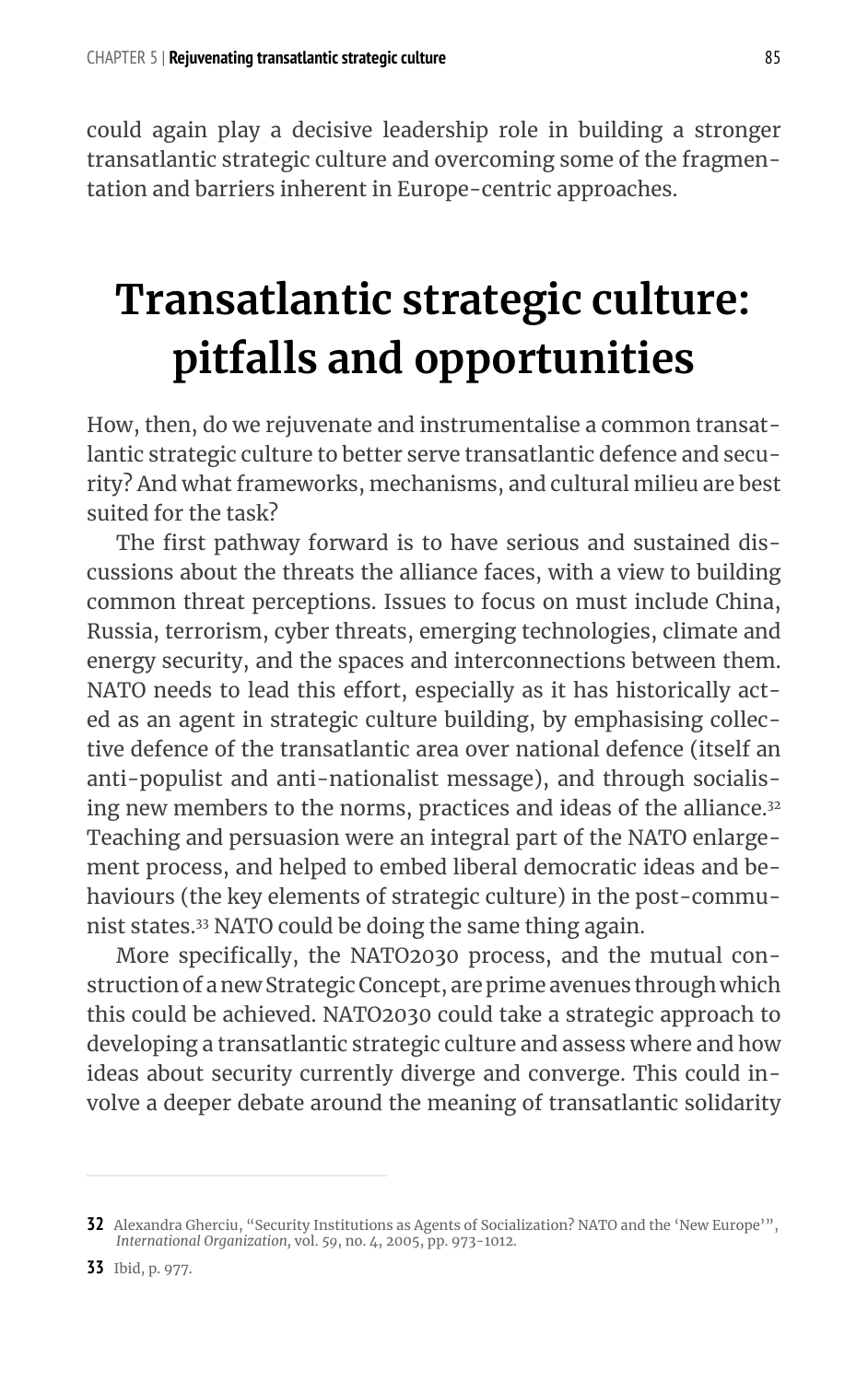and the virtues of alliances themselves and even be linked to the EU's Strategic Compass Initiative.34 If EU-NATO cooperation is a serious process then working towards complementary strategic cultures through these mechanisms should also be possible.

The advent of new high-level strategic dialogues is also a promising avenue for forging common ideas and behaviour, including the EU-US High-Level Dialogue on China.<sup>35</sup> These should not be seen as a short-term solution but part of an ongoing process of strategic culture rejuvenation. At the non-governmental level, if a strategic culture is going to be built that helps to align ideas and behaviours, the network of defence universities and colleges throughout the transatlantic area are also a vehicle for change. The role education plays as an avenue for instrumentalising strategic culture is vital and these organisations have important effects, including shaping ideas and beliefs, as well as the practices of military officers, including interaction with non-military security actors.<sup>36</sup>

 $\mathbf{P}^{\text{ublic diplomacy}}_{\text{gets less attention}}$ in transatlantic policy than it should, but it presents clear opportunities and advantages.

Recognising the challenges of building a strategic culture from the top down, there are also public diplomacy channels that could be used to extend and reinforce common ideas, behaviours and practices across the transatlantic space. Public diplomacy gets less attention in transatlantic policy than it should, but it presents clear opportunities and advantages, despite the pres-

sure on the public diplomacy budgets and institutional capacities of the US Department of State, NATO's Public Diplomacy Division and the new European External Action Service public diplomacy unit. Identifying opinion formers and shapers at the national level, in academia, and civil society, who are positively disposed to NATO and the Atlantic alliance, has proved an effective way to promote the value of

**<sup>34</sup>** Thierry Tardy, "The internal nature of the Alliance's cohesion", *NDC Policy Brief* no. 1, October 2018, http://www.ndc.nato.int/news/news.php?icode=1204.

**<sup>35</sup>** US Secretary of State Michael Pompeo, "A New Transatlantic Dialogue", Speech at the German Marshall Fund's Brussels Forum, June 25, 2020, https://www.state.gov/a-new-transatlanticdialogue/

**<sup>36</sup>** Tamir Libel, "From the sociology of the (military) profession to the sociology of (security) expertise: The case of European national defence universities.," *Defence Studies,* vol. 19, no. 1, 2019, pp. 62-84.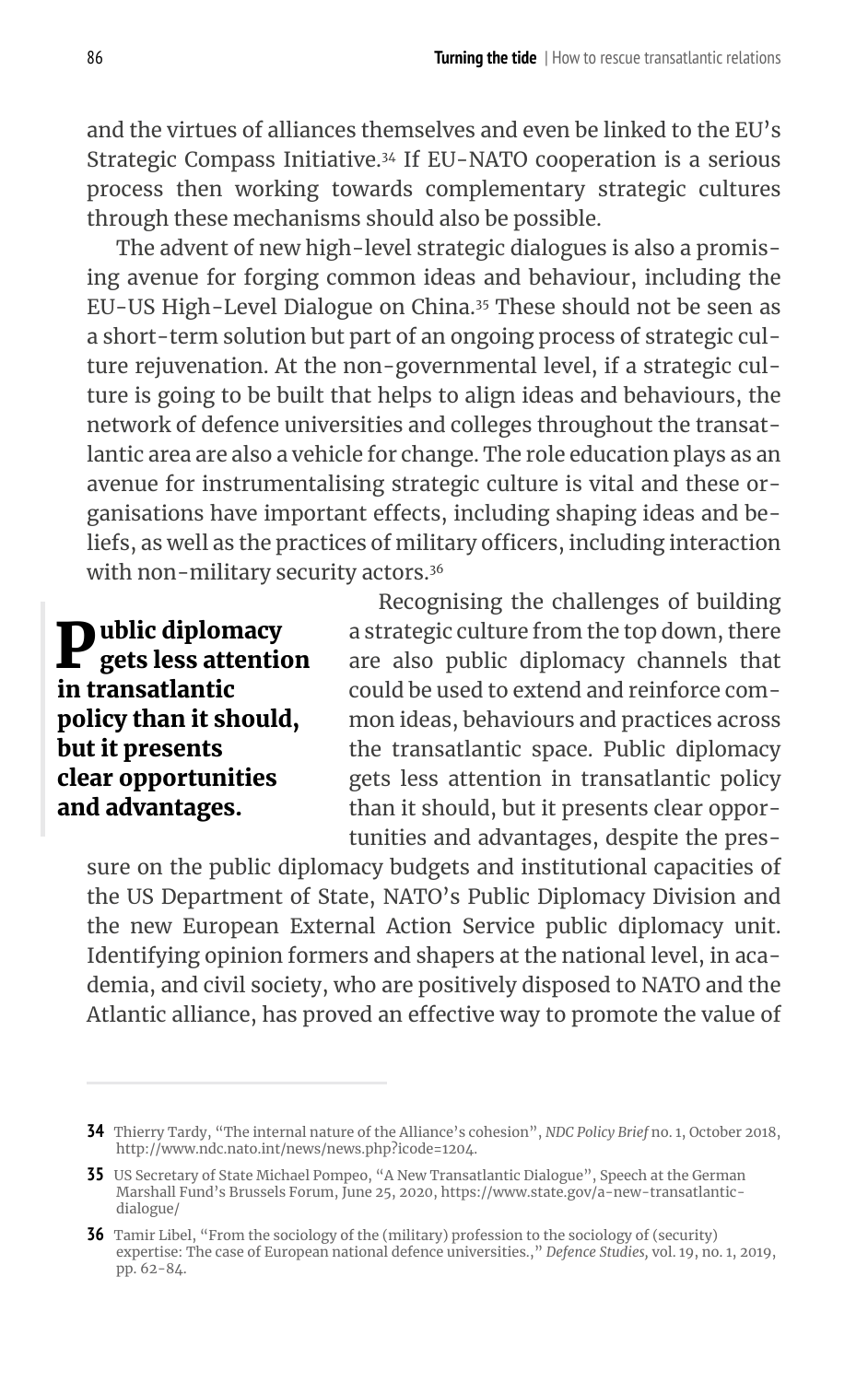Atlanticism before, not least through Atlantic associations and young leaders' fora.

Moving this process beyond conventional governmental channels will be important. Emerging Atlantic leaders could be travelling to the Trump supporters' heartlands to engage in dialogue with Americans – this could help break perceptions that

Europeans are elitist, technocrats and free riders, and facilitate a dialogue on how NATO has advanced security and protected their countries from very real threats. The process could be reciprocated, and instrumentalised in a new EU-NATO public diplomacy programme that is based on building allied solidarity beyond the halls of power of Brussel and Washington. The people who are most sceptical, and prone to accept free riding narratives, or depictions of NATO as an aggressive and militaristic organisation, need to be persuaded of its positive impact. Malicious narratives need to be countered from the bottom up, especially in an era of social media subversion. If anyone doubts the relevance of the internet in shaping ideas about NATO, then one only needs to look at the propaganda website, the Strategic Culture Foundation, to realise the importance of vigorous public diplomacy to defend how the alliance is framed by its adversaries. Russia and China are clearly fuelling anti-EU, US and NATO narratives, and in doing so are building and sustaining anti-Atlanticist subcultures within Europe.<sup>37</sup>

NATO's own institutions and affiliated bodies could also do more to align ideas and threat perceptions around security issues. There are the centres of excellence, which already host officials on secondment from across the transatlantic area, and which could be used more strategically to discuss areas of convergence and divergence between Europe and North America. NATO's Allied Command Transformation processes also constitute a potentially useful avenue. The Strategic Foresight Analysis process, which identifies threats to the alliance across a longer timeline to 2025, the Future Alliance Operations Process (FFAO) and NATO Defence Planning Process could

**R**ussia and China<br>Rare clearly fuelling

anti-EU, US and NATO narratives.

**<sup>37</sup>** Alliance for Securing Democracy, "Hamilton 2.0 Dashboard," 2020, https://securingdemocracy. gmfus.org/hamilton-dashboard/